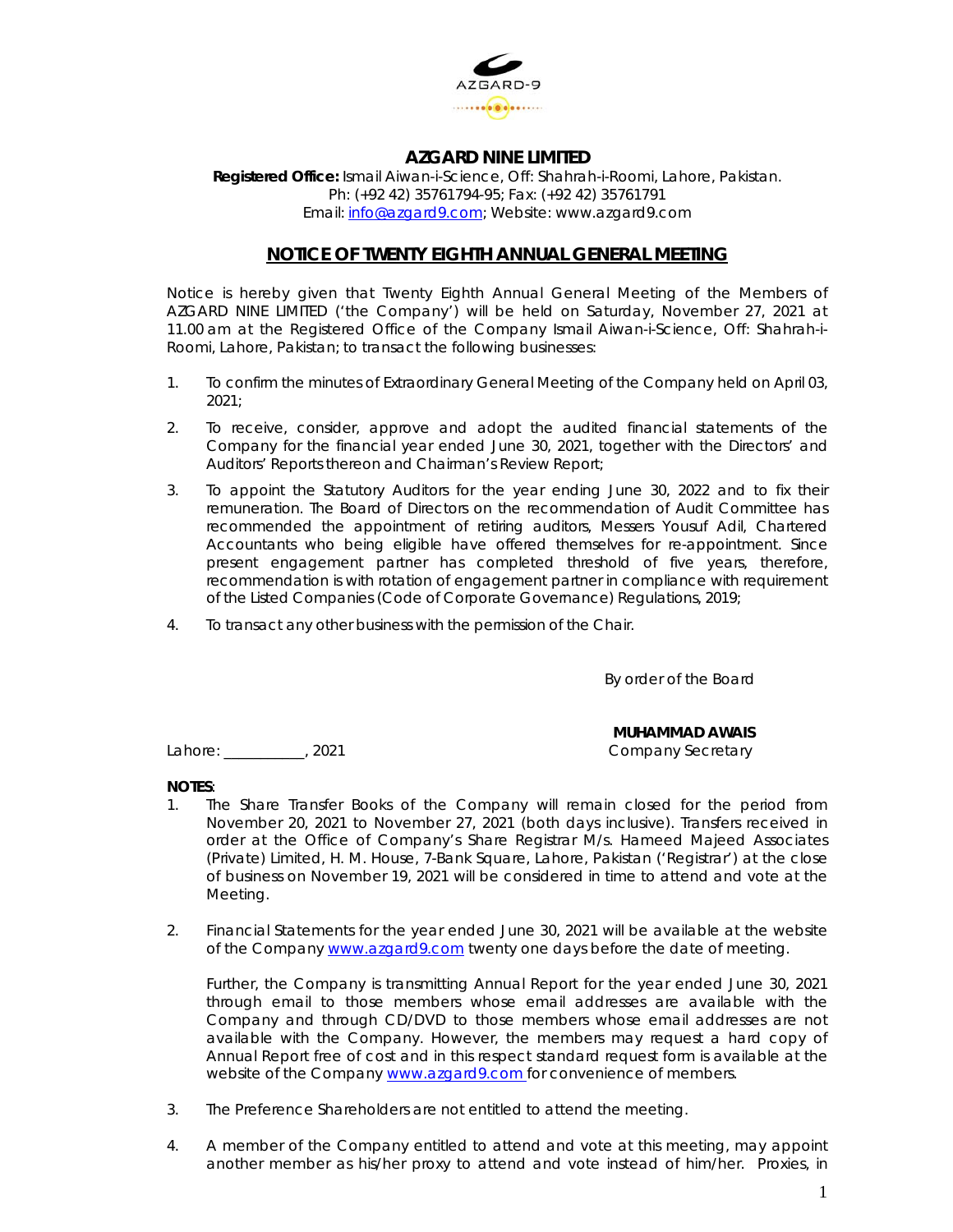

order to be effective, must be received at the Registered Office of the Company not less than 48 hours before the time for holding the meeting.

- 5. All possible safety measures shall be taken in respect of COVID-19 and relevant SOPs shall be strictly followed including checking of temperature, wearing of face masks, use of hand sanitizer and maintenance of proper social/physical distance. All members physically attending the meeting are requested and expected to cooperate in this respect.
- 6. In pursuance of Circular No. 4 of 2021 dated February 15, 2021 issued by the Securities and Exchange Commission of Pakistan; the members shall also be entitled to attend this meeting through video link facility/electronic means after completing verification and identification requirements. Members interested in attending this meeting through video link facility/electronic means are requested to register themselves by submitting following particulars at email address companysecretary@azgard9.com before the close of business (i.e. 05.00 pm) on November 24, 2021:

| Name | *CNIC No./                          | Folio No./      | Mobile | No. of             |
|------|-------------------------------------|-----------------|--------|--------------------|
|      | Passport No. (in case of foreigner) | CDC Account No. | No.    | <b>Shares Held</b> |
|      |                                     |                 |        |                    |

\* Please also attach legible scanned copy of CNIC/Passport (in case of foreigner).

 The Company will send the link of video/electronic facility and other relevant information to respective members in order to enable them to access the video/electronic facility and attend this meeting.

It is clarified that members attending this meeting by availing above facility shall only vote through postal ballot (if required) in accordance with the relevant requirements.

7. The CDC Account Holders will further have to follow the under mentioned guidelines as laid down by the Securities and Exchange Commission of Pakistan.

## **A. FOR ATTENDING THE MEETING:**

- i. In case of individuals, the accounts holders and/or sub-account holders and their registration details are uploaded as per the CDC Regulations, shall authenticate his/her identity by showing his original CNIC or Passport at the time of attending the Meeting.
- ii. In case of corporate entity, the Board of Directors' resolution / power of attorney with specimen signature of the nominee shall be produced (unless it has been provided earlier) at the time of the Meeting.

#### **B. FOR APPOINTING PROXIES:**

- i. In case of individuals, the account holders and/or sub-account holders and their registration details are uploaded as per the CDC Regulations, shall submit the proxy form as per the above requirements.
- ii. The proxy form shall be witnessed by two persons whose names, addresses and CNIC numbers shall be mentioned on the form.
- iii. Attested copies of CNIC or the passport of the beneficial owner and the proxy shall be furnished with the proxy form.
- iv. The proxy shall produce his/her original CNIC or original Passport at the time of meeting.
- v. In case of corporate entity, the Board of Directors' resolution/power of attorney with specimen signature shall be submitted (unless it has been provided earlier) along with proxy form to the Company.
- Karachi, provided the Company receives consent (standard format is given below) $_2^{\,2}$ 8. Members may avail video conference facility for this Annual General Meeting at